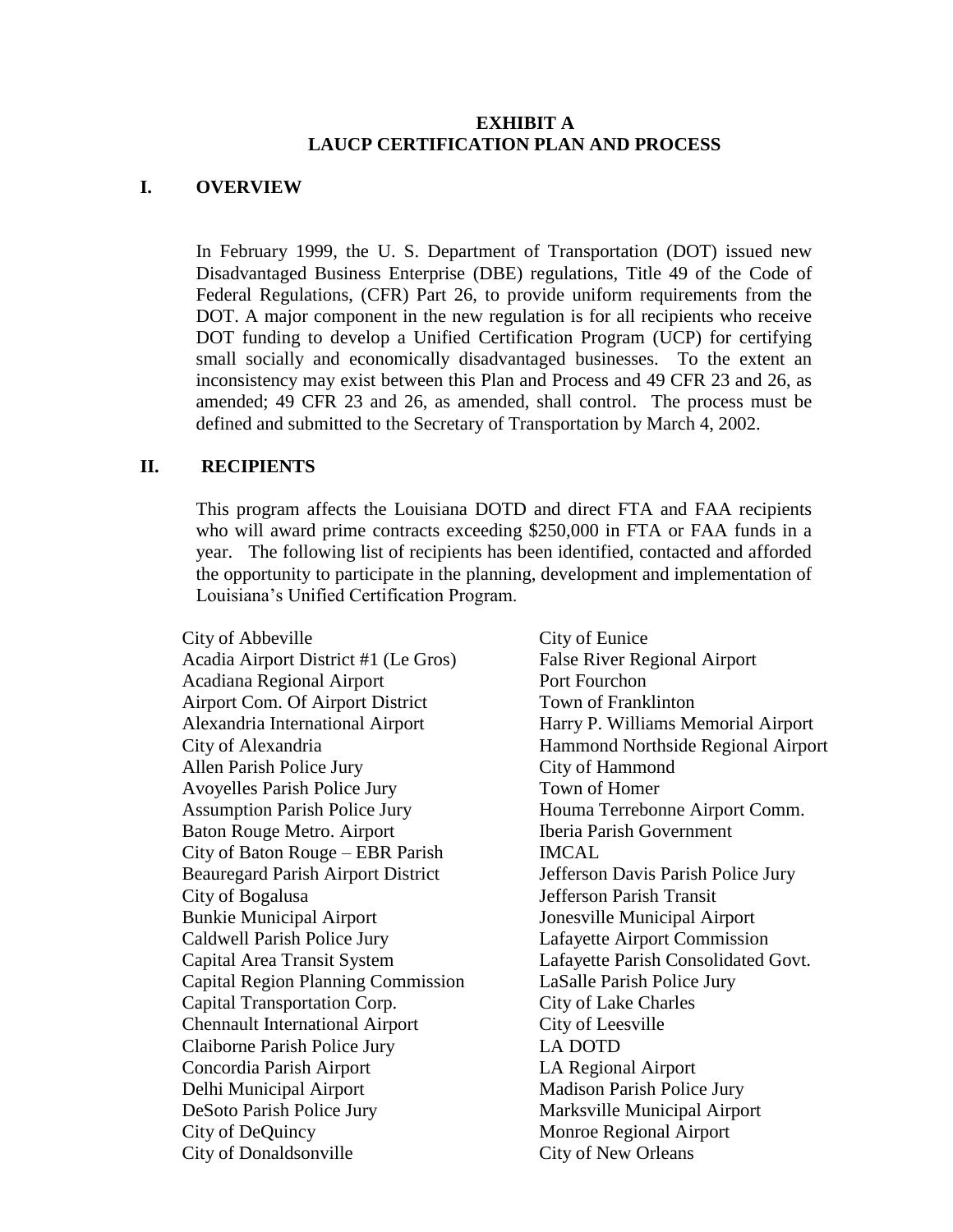New Orleans Aviation Board Non-Flood Protection Asset Mgt Auth Orleans Levee District Port of South LA Town of Many City of Minden City of Monroe Olla Airport Plaquemine Parish Government Pointe Coupee Parish Police Jury Town of Rayville Red River Parish Police Jury Regional Transit Authority River Parishes Transit Authority City of Ruston St. Bernard Urban Rapid Transit St. James Parish Council St. John the Baptist Airport St. Martin Parish St. Mary Parish Government St. Tammany Parish Government St. Landry Parish Airport

Scott Airport Shreveport Downtown Airport Shreveport Regional Airport City of Slidell South Central Planning & Develop. Southland Field Springhill Airport Tangipahoa Parish Council Terrebonne Parish Union Parish Police Jury Vernon Parish Police Jury Vicksburg Tallulah Dist Airport Bd Town of Vivian Webster Parish Police Jury West Carroll Parish Airport Authority City of West Monroe City of Winnfield Winnsboro Municipal Airport Regional Planning Com. (Orleans City of Shreveport City of Thibodaux

#### **III. IMPACT**

The Federal Regulation, 49 CFR 26 requires the establishment of a single uniform process, or one stop shopping for DBE applications, certifications, and development of a single point DBE directory. The UCP will not establish, recommend, or alter the DBE Plan and Program of any recipient, other than to supplement an approved plan. The development of a DBE goal, administration, monitoring, and reporting remains the sole responsibility of the recipient agency.

#### **IV. PURPOSE OF CERTIFICATION**

The purpose of certification is to ensure that only small businesses independently owned and controlled in both substance and form by one or more socially and economically disadvantaged persons participate in the LAUCP DBE Program. These businesses must meet all eligibility standards set forth in 49 CFR 26, subpart D, as amended.

The Certifying Agencies are responsible for determining and certifying the eligibility of all businesses seeking to participate as DBEs on federally assisted transportation related contracts.

#### **V. DEFINITIONS**

The LAUCP shall adhere to the definitions set forth in the Federal Regulation, 49 CFR 26.5.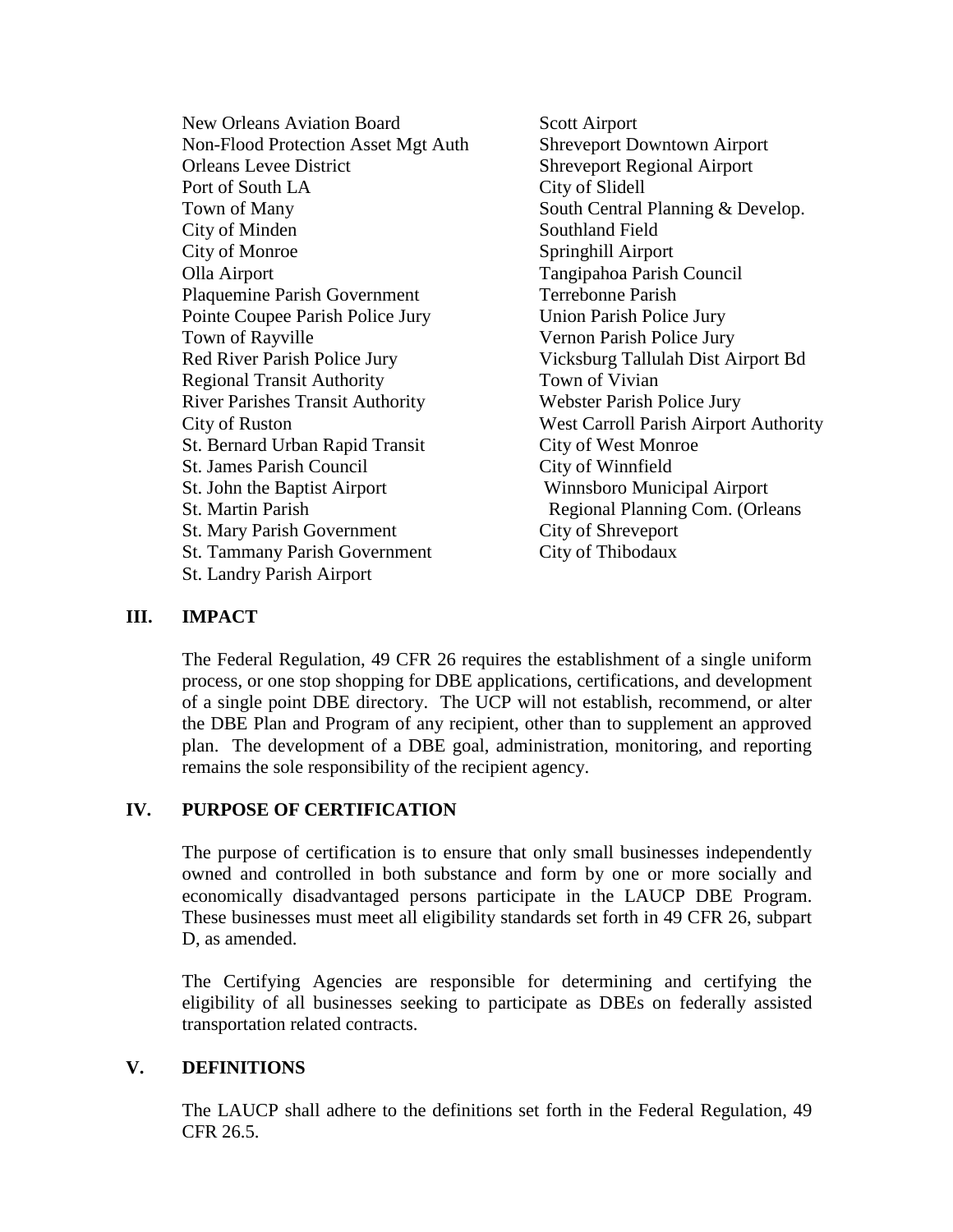- A. Certifying Agency means a recipient with the authority to perform DBE certification. The Certifying Agencies in the State of Louisiana are the Louisiana Department of Transportation and Development, the Louis Armstrong New Orleans International Airport, the New Orleans Regional Transit Authority, and LADOTD New Orleans DBE Office. Each agency will certify within the regions identified in the UCP agreement.
- B. Concessionaire means a firm that owns and controls a concession or a portion of a concession, as defined by 49 CFR 23
- C. Grandfathering means that all firms mutually agreed upon by the UCP committee and certified at the time of merger of the individual directories shall remain certified at the time of program implementation or at such date determined by the UCP executive committee. In such instance where a firm has multiple certification anniversary dates the earliest certification date shall be used for purposes of recertification and annual updates.
- D. LADOTD means the Louisiana Department of Transportation and Development.
- E. Principal Place of Business/Home State means the business location where the individuals who manage the firm's day-to-day operations spend most working hours and where top management's business records are kept. If the offices from which management is directed and where business records are kept are in different locations, the Certifying Agency will determine the principal place of business for DBE program purposes.

# **VI. LAUCP CERTIFICATION PROCESS**

A. Application - The certification application will be provided upon request by any Certifying Agency to businesses seeking recognition as a DBE. It is the responsibility of the applicant for certification to submit the required information in a notarized statement under penalty of perjury. Information on eligibility and instructions for completing and furnishing information and documentation that establishes whether each applicant meets the DBE eligibility standards (business size, ownership and control) are included in the application designated as Schedule A.

Applications for certification, along with accompanying documentation shall be examined and evaluated by the Certifying Agency. A determination is reached regarding a firm's eligibility based on whether or not the applicant meets the business size, social and economic disadvantage, ownership, and control requirements. The eligibility standards and guidelines used in making the determinations are included in the regulation (49 CFR 26). Decisions on applications for certification will be made within 90 days of receiving a complete application. The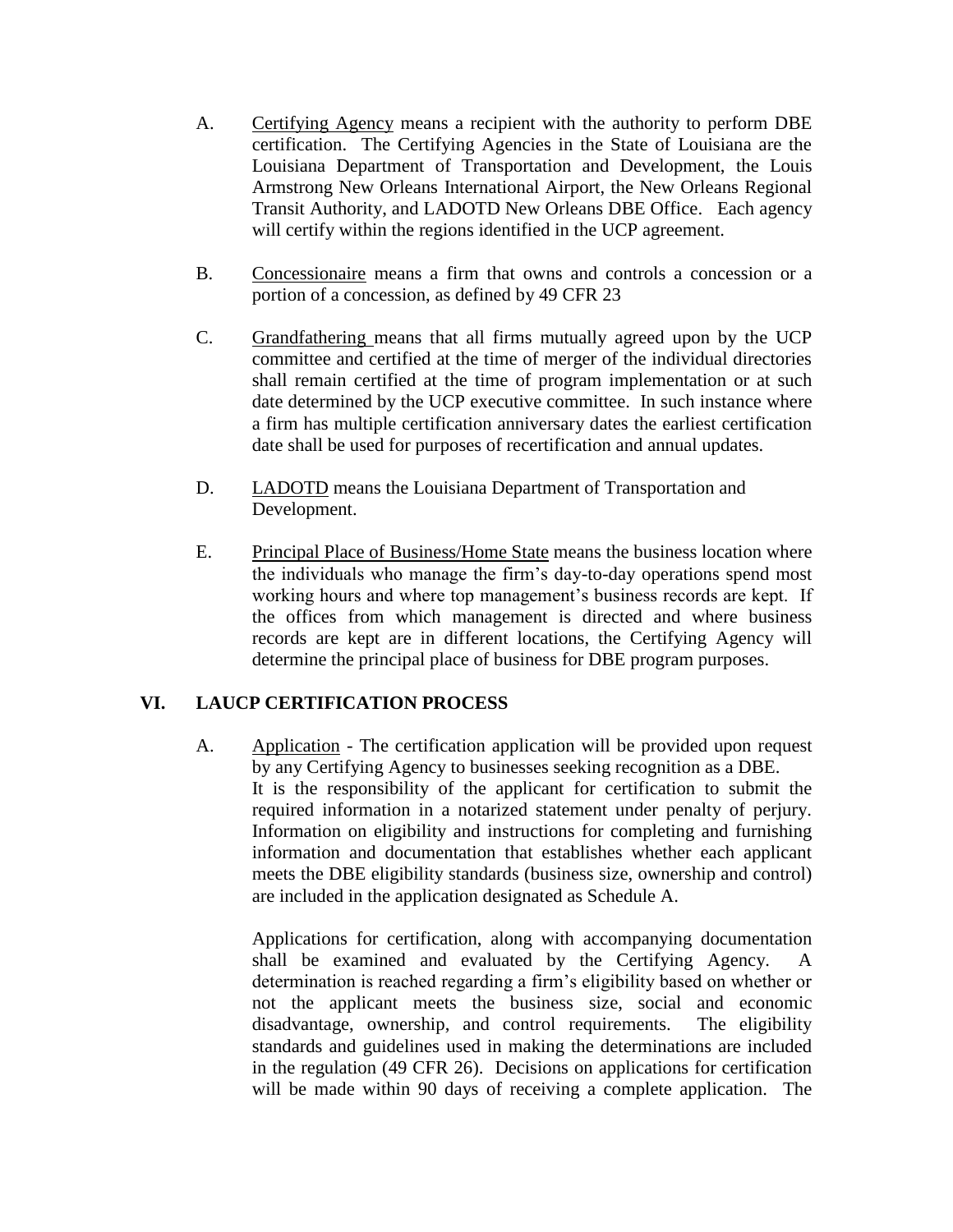Certifying Agency may extend this time period once, for an additional 60 days, upon written notice to the firm, explaining fully and specifically the reasons for the extension.

- B. Desk Audit At minimum, the following documents will be reviewed prior to a certification decision:
	- Personal Net Worth Statement (current within 6 months)
	- Statement of Social Disadvantage
	- Organizational Documents
	- Status of Marital Regime and Division of
	- Property Statement
	- Initial Contributions
	- Stock Certificates (if applicable)
	- Organizational Tax Returns for the past 3 years
		- for the applicant firm and any affiliated and subsidiary firms
	- Owner(s) Individual tax returns for the past three years
	- Company financial statements
	- Resumes for the principal owners and key staff\ members
	- Equipment (owned and accessible)
	- Work History of the applicant company
	- Bonding and financial capability of the firm
- C. On-site and project site reviews The Certifying Agency must perform a site visit to the home office of the applicant. In addition, if feasible, a project site visit must be done if the firm is working at the time of the eligibility investigation. All principal owners of the applicant firm must be interviewed. After all on-site reviews are completed a summary report is prepared by the individual that conducted the review along with a recommendation on certification. Office and job site visits may be omitted from the investigation in any of the following situations:
	- 1. If a firm has obtained certification by a DOT recipient in its home state prior to applying with a Certifying Agency in Louisiana. Onsite reviews may be conducted on firms whose principal place of business is not within Louisiana.
	- 2. If the Certifying Agency, in its discretion, accepts the certification of another DOT recipient, who included site visits conforming to the regulations.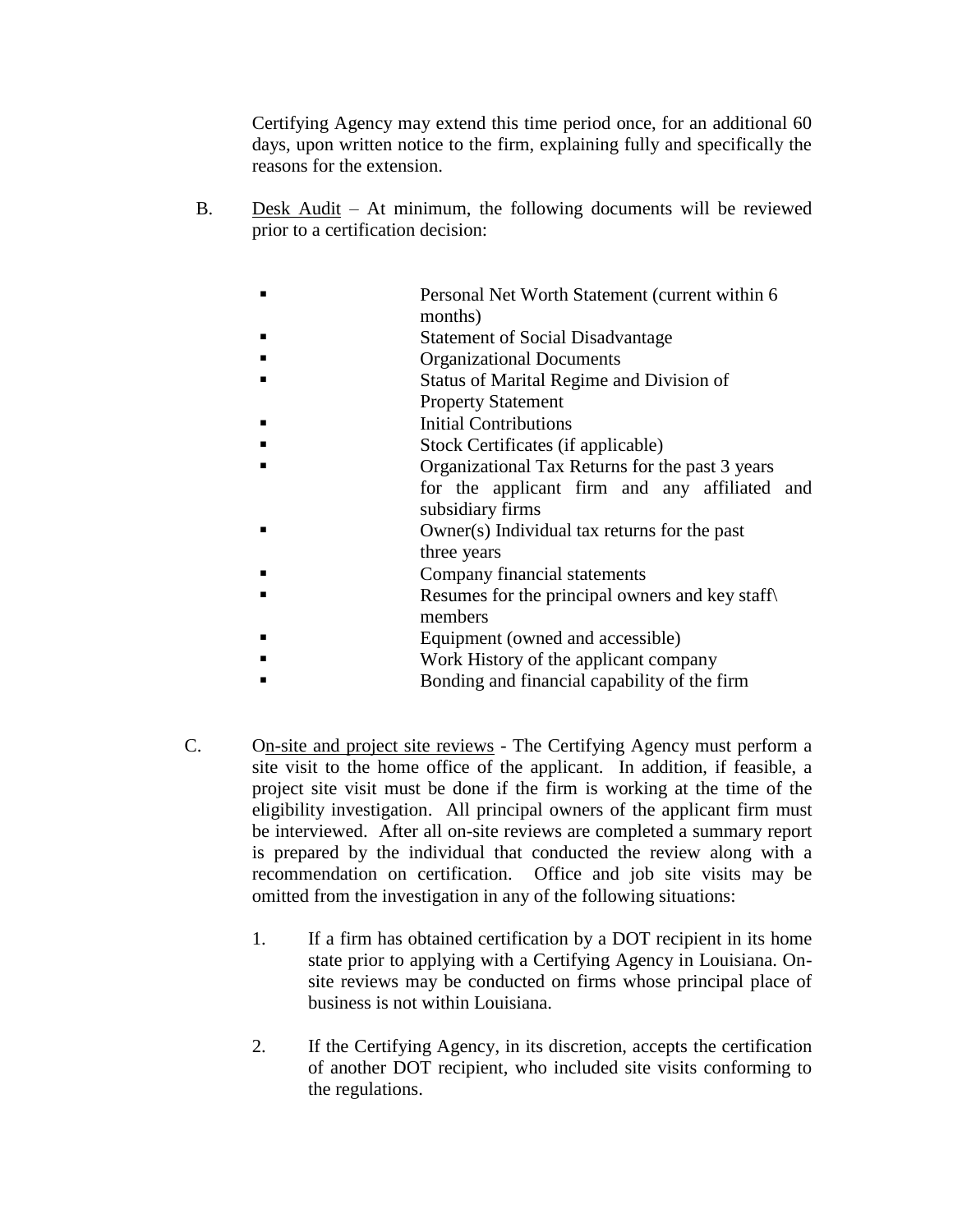### D. Interstate Certification

- a. The Certifying Agency will contact the appropriate UCP personnel in the state of the applicant's principal place of business for the on-site review report and related documents.
- b. If the home state's on-site review is more than three years old, the Certifying Agency can request the home state to conduct an updated on-site review. If, however, due to budget or time constraints, the home state cannot, the Certifying Agency can require the applicant firm to provide an affidavit stating that all facts in the last report conducted by the home state remain true and correct.
- D. Verification of Eligibility It is the Certifying Agency's responsibility to verify that the applicant meets all the eligibility standards of 49 CFR 26. Each file shall be reviewed to determine if the business is approved, denied or deferred.

If certification is approved, the business shall be added to the LAUCP's directory of certified businesses.

If certification is denied, the applicant will be notified of the decision in writing, detailing the specific reasons for denial.

If certification is deferred, additional information will be requested prior to making a determination or, if the applicant has not responded to a request for information, the file will be closed. After six months, a new application will be required.

# **VII. CERTIFICATION STANDARDS**

**A.** The major requirements for certification may be found in 49 CFR 26, Subpart D.

### **VIII. DEALERS, MATERIAL SUPPLIERS AND MANUFACTURERS**

A. Commercially useful function, normally a counting concept will be considered by the certifying agency in administering contracts to evaluate the firm's method of supplying materials. In accordance with the requirements of commercially useful function as defined in 49 CFR 26.55, standard industry practices will be taken into account when considering a firm's method of supplying products. However, when standard industry practices violate DBE program requirements, DBE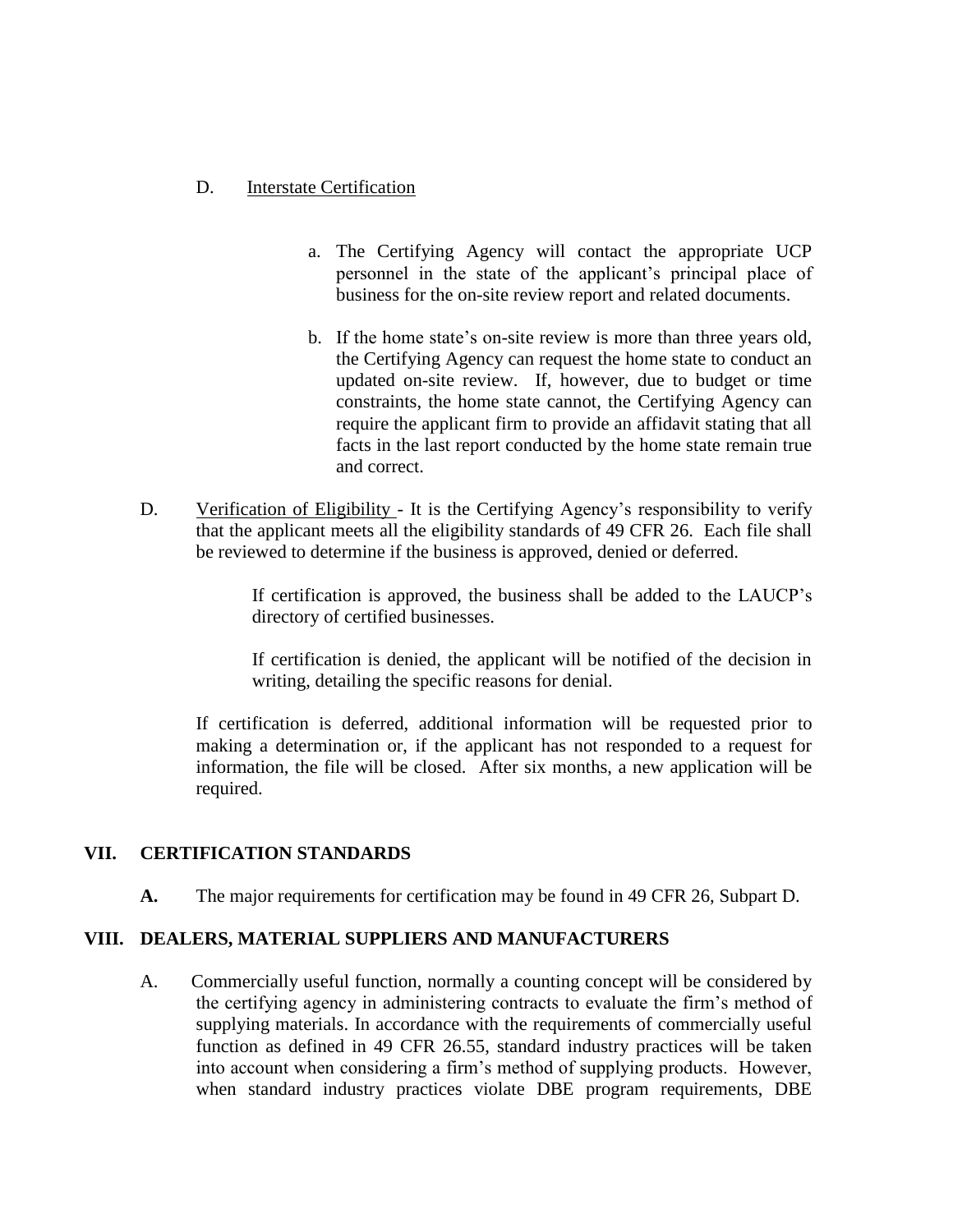program requirements will prevail. It is the responsibility of the recipient to determine whether a DBE is performing a commercially useful function.

B. In order for a firm to qualify as a DBE supplier of metal and/or concrete pipe for highway, street and bridge construction and maintenance, the firm must also manufacture the pipe. Metal and/or concrete pipe is specialty pipe which is project specific, and is inspected during the manufacturing process. This arrangement provides for no warehousing of metal or concrete pipe, and essentially requires the manufacturer to be the supplier. Merely ordering pipe from the fabricator, and in turn selling it to contractors, is not consistent with normal industry practice.

## **IX. TRUCKERS**

To be DBE certified, trucking firms must own at least one fully operational truck. The owner is not required to drive the truck and may hire drivers. The truck must have a current registration and be properly licensed. The owner of the trucking firm must also meet all other eligibility requirements

## **X. CONCESSIONAIRES**

#### A. Process and Net Worth

The certification process for applicants seeking to be recognized as a concessionaire is the same as the process set forth in Section VII of this Plan. However, concessionaire applicants are not required to submit personal net worth statements, but must submit all other documents required by this plan and 49 CFR Parts 23 and 26, as amended.

#### B. Size Standards

An eligible DBE concessionaire cannot exceed the size standards outlined in Appendix A to subpart F of 49 CFR 23.

#### C. Franchise and License Agreement

A business operating under a franchise or license agreement may be certified if it meets the standards outlined in this plan and the franchiser is not an affiliate with the franchisee. In determining whether affiliation exists, the restraints relating to standardized quality advertising, accounting format and other provisions imposed on a franchisee by its franchise agreement generally will not be considered, provided that the franchisee has the right to profit from its efforts and bears the risk of loss commensurate with ownership. Alternatively, even though a franchisee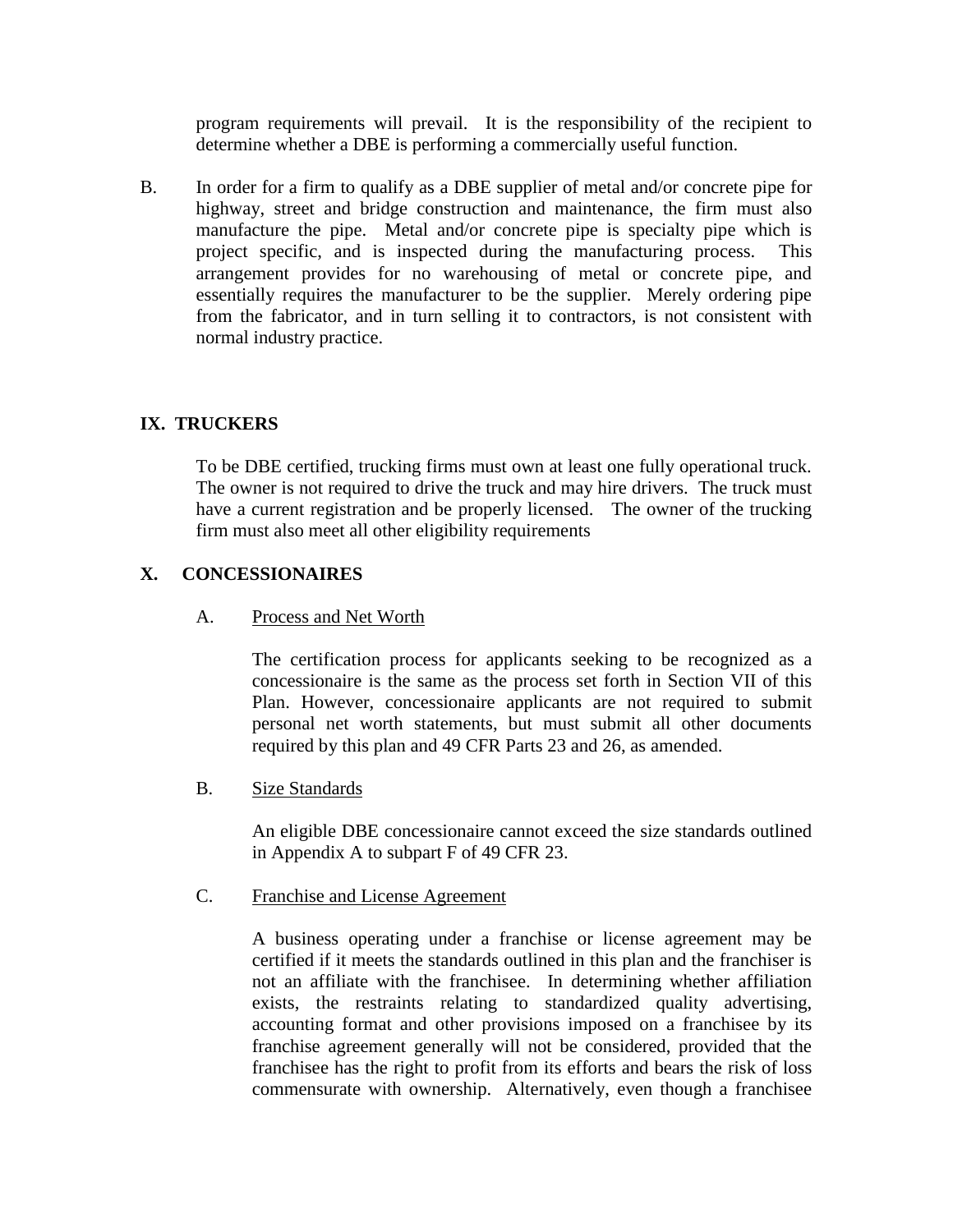may not be controlled by the franchiser by virtue of such provisions in the franchise agreement. Control, and therefore affiliation, could arise through other means, such as common management and excessive restrictions upon the sale of the franchise interest.

D. Ineligible Arrangements

Arrangements which are ineligible for DBE certification include limited partnerships in which a non-DBE is the general partner, and other arrangements that do not provide for ownership and control by the socially and economically disadvantaged owner(s).

# **XI DISPUTE RESOLUTION OF CERTIFICATION**

A. The Executive Committee, comprised of a representative of each of the 4 Certifying Agencies and two at large members, shall reconcile disputes among the Certifying Agencies with respect to certification. The resolution of such disputes will be decided by the Executive Committee. The certifying agency that certified a disputed firm shall recuse itself from the process. If a voting certifying agency member cannot attend, it must send a representative with a proxy. In the event of a tie vote, the Chairman of the Committee will make the final decision.

# **XII. DENIALS OF CERTIFICATION**

A. When a Certifying Agency determines a business to be ineligible for certification, the Certifying Agency will notify the firm, in writing. The letter shall provide an explanation or basis for the denial, specifically referencing the applicable regulations and the evidence in the record that supports each reason for the denial.

All certification denials are administratively final and conclusive at the state level. The applicant firm may appeal the decision, in writing, within 90 days of the date of LAUCP's decision to the U.S. Department of Transportation. The appeals shall be addressed to the U.S. Department of Transportation, Departmental Office of Civil Rights, Certification Appeals Branch, 1200 New Jersey Avenue, SE W-35, Washington, D.C. 20590. The Certifying Agency will promptly implement any DOT certification appeal decisions affecting the eligibility of the applicant, if DOT overturns the certifying agency's decision.

1. EXCEPTION. If an out of state firm is denied by a Certifying Agency they must be afforded appeal rights as outlined in Section XIII, D Informal Hearings, pursuant to 49 CFR 26.85.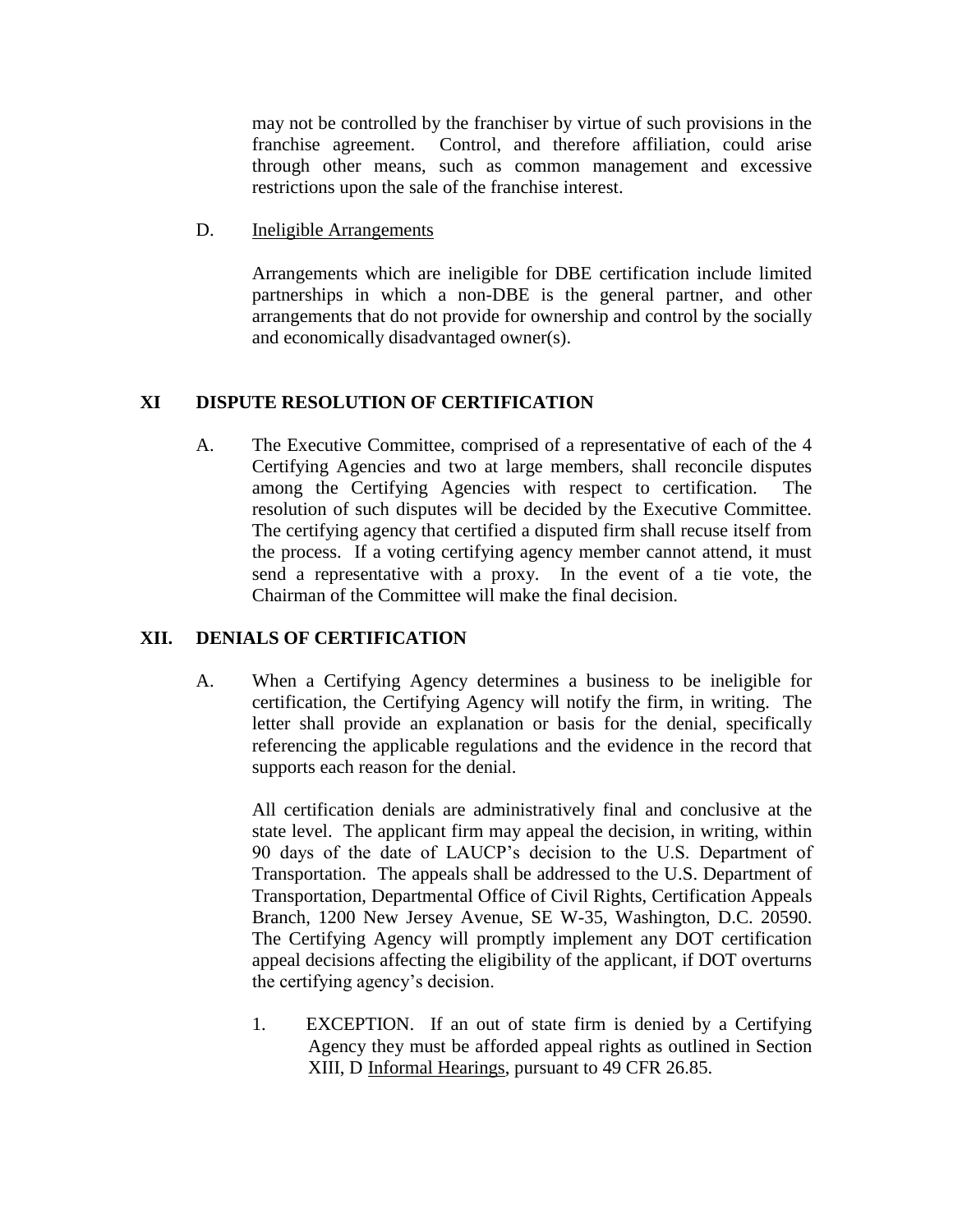B. A firm that is denied certification cannot reapply for certification to any Certifying Agency for a period of twelve months after a final decision has been rendered.

# **XIII. DECERTIFICATION**

# A. Third Party Challenges

- 1. Any person may challenge the eligibility of a firm that has been certified. A written complaint which includes information and arguments supporting a complainant's allegations of ineligibility must be accepted by a Certifying Agency. The complainant's identity must be kept confidential in accordance with 49 CFR 26.109 (b).
- 2. A recipient, a Certifying Agency, or DOT may initiate a challenge in the event information is discovered which suggest that a firm, certified pursuant to this Plan, may not be eligible for certification.
- 3. Regardless of whether a challenge is initiated by a third party, a recipient, a Certifying Agency, or DOT decertification proceedings must be initiated.

# B. Failure to Submit No Change Annual Affidavits

- 1. If a firm fails to submit a no change annual affidavit prior to the firm's anniversary date, the certifying agency will initiate decertification proceedings. The firm will be notified in writing of their failure to cooperate, and will be allowed 14 days to respond to the intent to decertify.
- 2. The process followed will be the same as addressed in section D. Informal Hearings, F. Appeal Rights, and G. Re-Application mentioned below.
- C. Agency Review
	- 1. The Certifying Agency must review its records, the material provided by a complainant and any other relevant information to determine whether there is reasonable cause to believe that a certified firm is ineligible.
	- 2. After the Certifying Agency completes its review, written notice must be provided to the firm about the proposed action.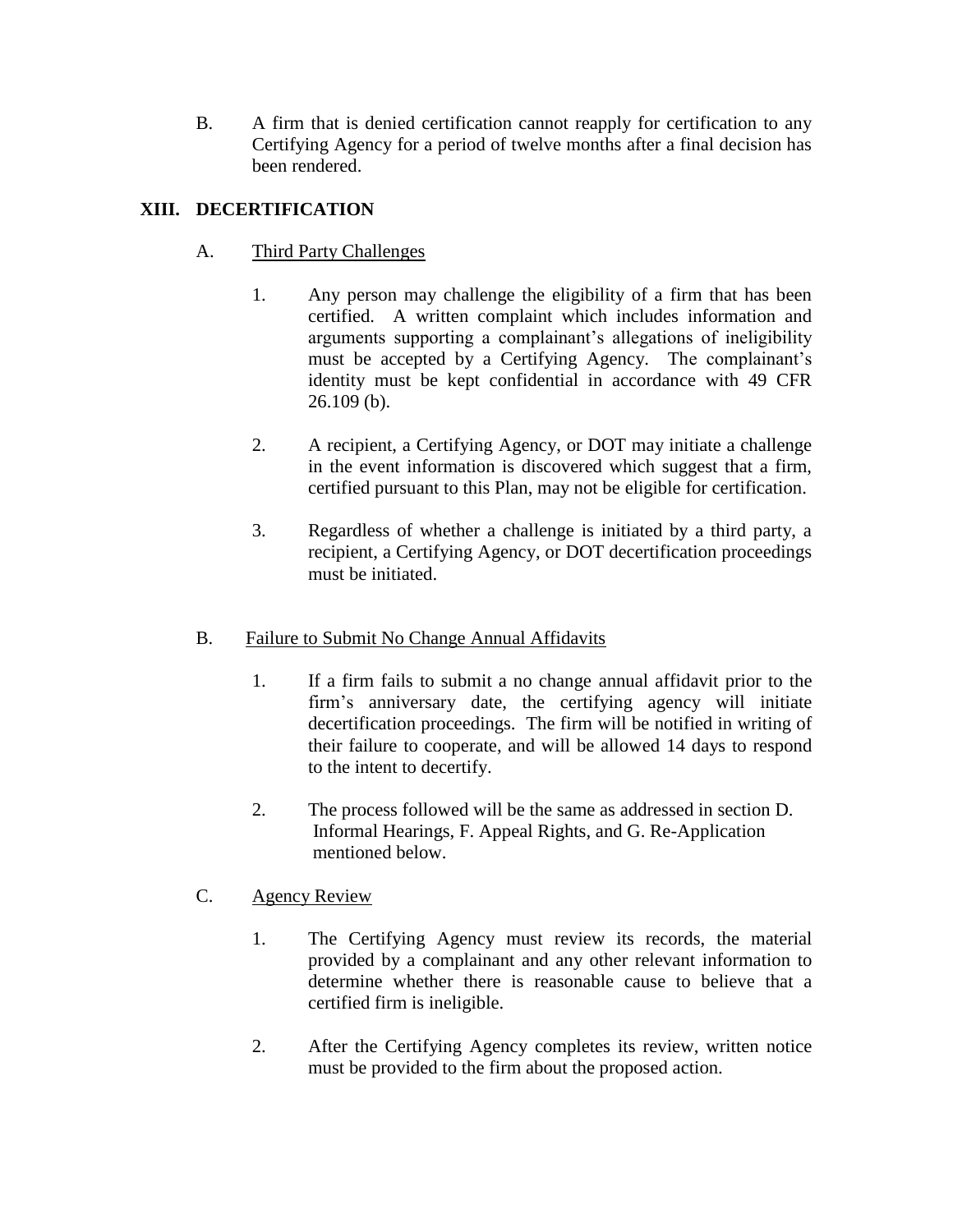- 3. The written notice must contain the reason for the proposed finding and the notice must make specific reference to the evidence in the record supporting a proposed finding.
- D. Informal Hearings

Proceedings to decertify a firm shall be commenced in accordance with 49 CFR 26.87.

- 1. The DBE firm shall be offered an opportunity to present evidence in support of continued eligibility for DBE certification at an informal hearing.
- 2. The hearing shall be conducted before the Executive Committee of the LAUCP. Representatives of the Certifying Agency which investigated the challenge and/or made the decision to propose decertification shall not participate in making a decision to remove the firm from eligibility. There shall be an administrative firewall between the proponents of decertification and the decision makers.
- 3. There must be a written record of the proceedings. A court reporter will provide a transcript with the certifying agency who initiated the decertification being responsible for the cost. The Executive Committee will issue a written decision. The decision will be provided to the firm and the certifying agency.

# E. Personal Net Worth

If the reason that a Certifying Agency proposes decertification is that the owner's Personal Net Worth is in excess of the limits set forth in the applicable regulations, the Certifying Agency shall notify the owner in writing of the firm's decertification. No further action shall be taken by the Certifying Agency and/or LAUCP. A firm decertified pursuant to this process shall have the right to appeal to the U.S. Department of Transportation.

- F. Appeal Rights
	- 1. Any firm may appeal a decertification decision, in writing, to the U.S. Department of Transportation within 90 days of the date of the LAUCP's decision.

U.S. Department of Transportation Departmental Office of Civil Rights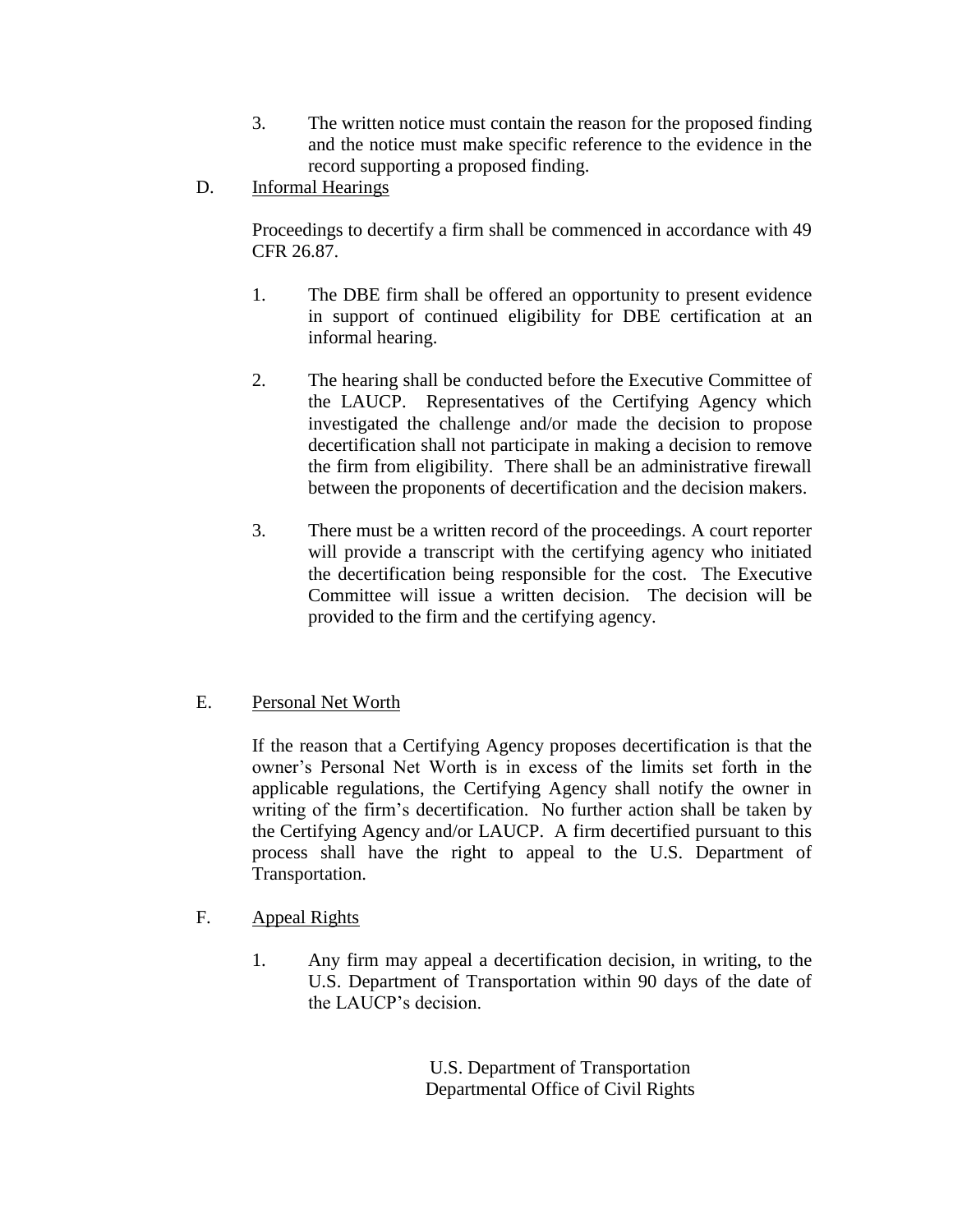Certification Appeals Branch 1200 New Jersey Avenue, SE W-35 Washington, D.C. 20590

2. A firm that is decertified remains ineligible during its appeal process to U. S. DOT.

The LAUCP shall promptly implement any decisions rendered by U. S. DOT.

## G. Re-Application

A firm that is decertified cannot re-apply for certification to any Certifying Agency for a period of twelve (12) months after a final decision has been rendered.

## **XIV. NO CHANGE AFFIDAVITS (ANNUAL UPDATES)**

- A. Once certified, a DBE must update its submission every year by submitting a notarized affidavit of no change, and supporting documents such as corporate and individual tax returns and an update personal net worth statement, pursuant to 49 CFR 26.83(j) which affirms its continued ability to meet the eligibility requirements of the program. The Certifying Agency that processed the original application for the firm will be responsible for all notices and processing of all annual updates.
- B. Out of state firms must provide a copy of the most recent home states certification approval.
- C. A firm is required to notify the Certifying Agency of all circumstances which affect the firm's ability to meet the size, disadvantaged status, ownership or control within 14 days of the change.
- D. On-site reviews may be conducted on firms every three years from the date of their last on-site visit. Each Certifying Agency reserves the right to conduct on-site reviews at any time they deem necessary.

# **XV. CONFIDENTIALITY**

The LAUCP will safeguard from disclosure to third parties information that may reasonably be regarded as confidential business information consistent with Federal and State laws. Louisiana's Public Records Act, safeguards certain information from release and LAUCP will not release personal financial information submitted in response to the personal net worth as contained in the